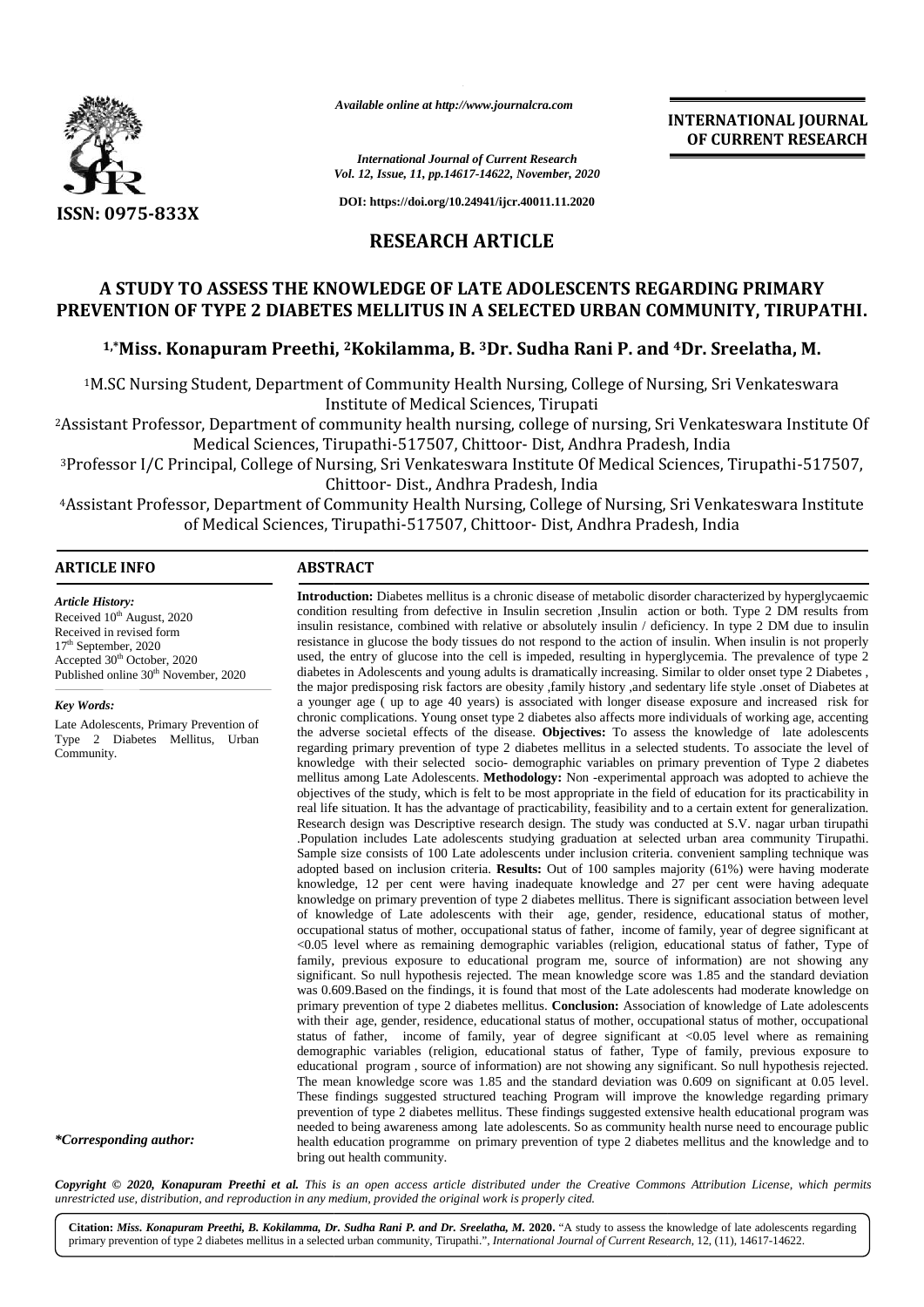# **INTRODUCTION**

Adolescence is one of the rapid phases of growth and human development. Late Adolescence covers young people the age range 18-24 years. Diabetes is an "Ice Berg diseases" although it increases in both prevalence and incidence of Non-insulin dependent diabetes occurred globally they have been especially dramatic in societies in Newly industrialized countries and developing countries. Diabetes mellitus (DM) is a chronic disease of metabolic disorder characterized by hyperglycaemic condition resulting from defective in Insulin secretion, Insulin action or both . In type 2 DM due to insulin resistance in glucose the body tissues do not respond to the action of insulin. When insulin is not properly used, the entry of glucose into the cell is impeded, resulting in hyperglycemia. The development of diabetes mellitus related to life style and genetic factors. Risk factors are family history, obesity, impaired glucose tolerance hypertension , dietary practices like cholesterol intake , past history of gestational diabetes mellitus. Clinical manifestations 2 Includes polyuria, polydipsia, polyphagia, fatigue, weakness, sudden vision changes, weight loss, Irritability, recurrent infections, delayed wound healing . There are 3 types of diabetes mellitus, Type -1 Diabetes mellitus results from the pancreas failure to produce enough insulin the form was previously referred to as "Insulin – dependent diabetes mellitus"(IDDM) or " Juvenile diseases. Type -2 Diabetes mellitus with insulin resistance a condition in which cells fail to respond to insulin properly. This form was previously referred to as "Non –Insulin dependent diabetes mellitus"(NIDDM) or "Adult-onset diabetes". Gestational diabetes mellitus is the third main form, and occurs when pregnant women a previous history of diabetes develop high blood sugar levels.

Diabetes mellitus is a multi-systematic illness associated with a variety of acute & chronic complications, acute complications can include diabetes ketoacidosis, hyperosmalority hyperglycaemic state or death chronic complications can include cardiovascular disease, stroke, chronic kidney disease, foot ulcers and damage to the eyes. The number of diabetes mellitus in adults estimated by 2019 is 9.3 million had diabetes worldwide with Type 2 DM this represents equal in both women and men. As of 2019 trends suggests the rate would continue to Diabetes at least doubles a person risk of early age death. The global was estimated1.6 million deaths results from diabetes. Maintaining a healthy weight, regular exercise and physical activity makes a huge difference in your health and quality of life. Action should be taken regarding the modifiable factors that influence its development lifestyle and dietary habits. However with proper testing, treatment and life style, change, healthy eating as strategy, promote walking, exercise and other physical activates have beneficial effects on human health and prevention or treatment of diabetes, promoting adherence to this pattern is of considerable.

**NEED OF THE STUDY:** Type 2 diabetes is one of most prevalent and fastest growing public health problems in developed and developing countries. The term "Adult onset " diabetes is no longer considered Appropriate because the disease is now seen in a growing number of children and Adolescents. Late Adolescent period is the time that they are greatly influenced in their eating habits by peer, mass media, lack of nutritional knowledge, and sedentary lifestyle resulted in the prevalence of overweight and obese, increasing likelihood of health conditions such as diabetes.

A focus on adolescents is essential for preventing non communicable disease. Type 2 diabetes is a significant and increasing burden in Adolescents and young Adults. According WHO (2019) In India 63 million people affected with Diabetes, The global prevalence of diabetes among adults over 18 years of have rise from 8.5% in 2014, In 2016 estimated 1.6 million deaths were directly caused of deaths , prevalence has been rising more rapidly in low Income countries. In 2012 Another 2.2 million deaths with attributable to high blood glucose level. Health diet, Re avoiding tobacco uses are ways to prevent or delay the onset of type 2 diabetes. Prevalence of type 2 diabetes among adults in state wise In India 63 million people affected with Diabetes, The global prevalence of diabetes among adults over 18 years of have rise from 8.5% in 2014, In 2016 estimated 1.6 million deaths were directly caused by diabetes, it is was seventh leading cause of deaths , prevalence has been rising more rapidly in low- and middle countries than in high Income countries. In 2012 Another 2.2 million deaths with attributable to high blood glucose level. Health diet, Regular physical activity, maintaining normal body weight and avoiding tobacco uses are ways to prevent or delay the onset of type 2 diabetes.

# **MATERIALS AND METHODS**

**RESEARCH APPROACH:** Non - experimental approach was adopted to achieve the objectives of the study, which is felt to be most appropriate in the field of education for practicability in real life situation. It has the advantage of practicability, feasibility and to certain extent of generalization.

**RESEARCH DESIGN:** The research design selected for the present study was descriptive research design.

**VARIABLES OF THE STUDY:** Independent variables : Socio demographic variables.

**Dependent variables:** Level of knowledge regarding primary prevention of type 2 diabetes mellitus

**SETTING OF THE STUDY:** Setting is important because it can influence the subjects and variables. The present study was conducted in a selected urban community at S.V Nagar Tirupati, chittoor district, A.P.

**POPULATION:** The population includes late Adolescents between the ages of 18- 20 years.

**SAMPLE:** Late Adolescents between the age of 18- 20 years in selected urban community at S.v nagar, Tirupati.

**SAMPLE SIZE:** Sample size consists of 100 late Adolescents who fall inclusion criteria.

**SAMPLING TECHNIQUE:** Convenient sampling technique was adopted based on inclusion criteria.

## **CRITERIA FOR SAMPLE SELECTION**

## **Inclusion criteria**

- Adolescents between the ages of  $18 20$  years
- who are Studying degree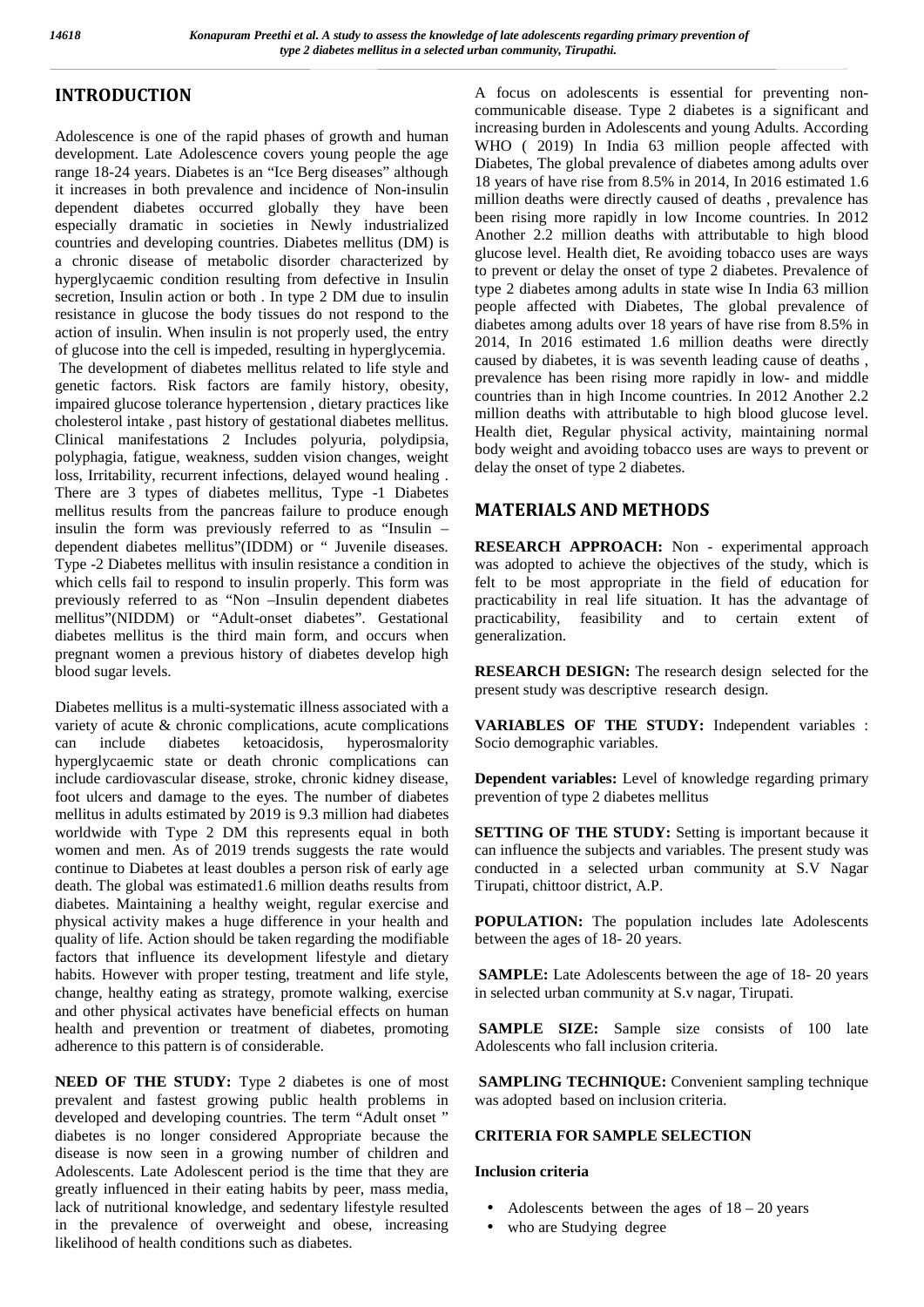Able to understand both Telugu and English.

Able to understand both Telugu and English.<br>
U Willing to participate in a selected urban community

#### **Exclusion criteria Exclusion criteria**

 Not available  $\left\langle \right\rangle$ 

Not willing to participate

**Development and Description of The Tool:** The tool was developed with the help of related literature from text books, journals, websites, discussion and guidance from the experts in  $\frac{10}{10}$ the field of Nursing and Medicine. The study was carried out by using a structured knowledge questionnaire on primary before prevention of type 2 diabetes mellitus. prevention of type 2 diabetes mellitus. **Development and Description of The Tool:** The tool was developed with the help of related literature from text books, journals, websites, discussion and guidance from the experts in the field of Nursing and Medicine. The

### **The questionnaire consists of II sections**

The questionnaire consists of **II** sections<br>
Section 1: It Consists of selected socio-demographic variables **Section 2:** Structured Questionnaires consists of 34 questions **Section 2:** Structured Questionnaires consists of 34 questions to assess the level of knowledge on Type 2 Diabetes mellitus regarding primary prevention among late adolescents.

#### **Score Interpertation Score**

**Section I:** By coding the demographic variables.

**Section II:** By coding the right option as '1' and negative **Section II:** By coding the right option as '1' and negative  $\frac{prev}{\text{opt}}$  option as '0' for multiple choice questions of the primary prevention of type 2 diabetes mellitus. prevention of type

**Content Validity:** The content validity was obtained from nursing and medical experts The content of validity was given to 10 experts along with objectives. It includes 5 experts from nursing and 4 experts from community medicine 1expert from obstetrics. The experts were permitted to give their opinions and suggestions necessary modifications were made on the tool .It was translated into Telugu and it appropriateness was obtained by Telugu pundit .The modified tool was fit for the pilot study. **Content Validity:** The content validity was obtained from nursing and medical experts The content of validity was given to 10 experts along with objectives. It includes 5 experts from nursing and 4 experts from community

**Reliability Of The Tool:** Reliability of research instrument defined as the extent to which the instrument yields the same defined as the extent to which the instrument yields the same results in required measures. It is concerned with consistency, accuracy, precision, stability, equivalence and homogeneity**.** Reliability of instrument was established by administrating the tool to ten late adolescents who are at L.b nagar, Tirupathi who were not included in pilot study and who fulfilled in the inclusion criteria. The reliability was established by **DI**S inclusion criteria. The reliability was established by Cronbach's alpha on standardized formula for the structured knowledge questionarie results obtained from the reliability. The tool was found highly reliable with score of accuracy, precision, stability, equivalence and homogeneity.<br>Reliability of instrument was established by administrating the<br>tool to ten late adolescents who are at L.b nagar, Tirupathi Cronbach's alpha on standardized formula for the<br>knowledge questionarie results obtained from the<br>The tool was found highly reliable with score of<br> $\rho_{KKZ0} = \frac{k}{k-1} \left( 1 - \frac{\sum_{j=1}^{K} p_j q_j}{\sigma^2} \right)$ 

$$
\rho_{KK20} = \frac{k}{k-1} \left( 1 - \frac{\sum_{j=1}^{K} p_j q_j}{\sigma^2} \right)
$$

**Pilot Study:** The pilot study was conducted on 25-06-2020at L.b nagar colony , tirupathi to assess the feasibility of the study and to plan for statistical analysis of the data. While doing data collection obtained consent from the study participants. The samples were selected by following L.b nagar colony, tirupathi to assess the feasibility of the study and to plan for statistical analysis of the data. While doing data collection obtained consent from the study participants. The samples were selected by fo under inclusion criteria were selected for the pilot study participant and a written consent was obtained from the pilot study samples. under inclusion criteria were selected for<br>participant and a written consent was obtaine<br>study samples.

Introduction was given to the participants to answer the questions as per the instructions and they were made to sit comfortably, data was obtained by self-administered knowledge questionnaire, statistical analysis was done by using descriptive and inferential statistics. The findings of the study revealed that the tool and feasible for conducting the study. given to the participants to answer<br>ne instructions and they were made to<br>nask obtained by self-administe<br>nanie, statistical analysis was done<br>nd inferential statistics. The findings of<br>t the tool and feasible for conducti

**Procedure for data collection:** 100 sample were selected by convienent sampling technique, 10 participants per day from 10 to 12 pm. The investigator made the participants to introduce herself to each participant and explained the purpose of the study and written consent was taken from each sample before the questionnaire was administered. The investigator collected the data from late adolescents through structured questionnaire and the respondents were thanked for their co operation and given the informational booklet on primary prevention as a module for creating awareness among late adolescents. **Procedure for data collection:** 100 sample were selected by<br>convienent sampling technique, 10 participants per day from<br>10 to 12 pm. The investigator made the participants to<br>introduce herealf to each participant and expl

## **RESULTS**

Shows that primary prevention of type 2 diabetes mellitus usuage out of 100 adolescents majority of late adolescents (61%) were having moderate knowledge 12per cent of late adolescents were having adequate knowledge on primary prevention of type 2 diabetes mellitus and remaining 27 per cent of late adolescents were having inadequate knowledge on type 2 diabetes mellitus.

| Knowledge on primary prevention of Frequency |    | Percentage |
|----------------------------------------------|----|------------|
| diabetes mellitus among late adolescent      |    | (96)       |
| Adequate                                     |    | 12%        |
| Moderate                                     | 61 | 61%        |
| Inadequate                                   | วา | 27%        |



# **DISCUSSION**

The present study mainly concentrates on providing knowledge on primary prevention of type 2 diabetes mellitus among Late adolescents. The problem statement of the study is "descriptive study to assess the knowledge of late adolescents regarding primary prevention of type 2 diabetes mellitus in a selected urban community, Tirupathi " About 100 late adolescents were selected by convenient sampling technique and with the use of structured questionnaire were used to assess the level of knowledge regarding primary prevention of type 2 diabetes mellitus among late adolescents. regarding primary prevention of type 2 diabetes mellitus in a selected urban community, Tirupathi " About 100 late adolescents were selected by convenient sampling technique and with the use of structured questionnaire wer

The first objective of the study to assess the knowledge of **late Adolescents regarding primary prevention of type 2 Diabetes mellitus:** The present study shows that 100 Late Adolescents (61%) were moderate knowledge, and 12 per cent were having adequate knowledge and remaining 27 per cent had inadequate knowledge.. It was found that there was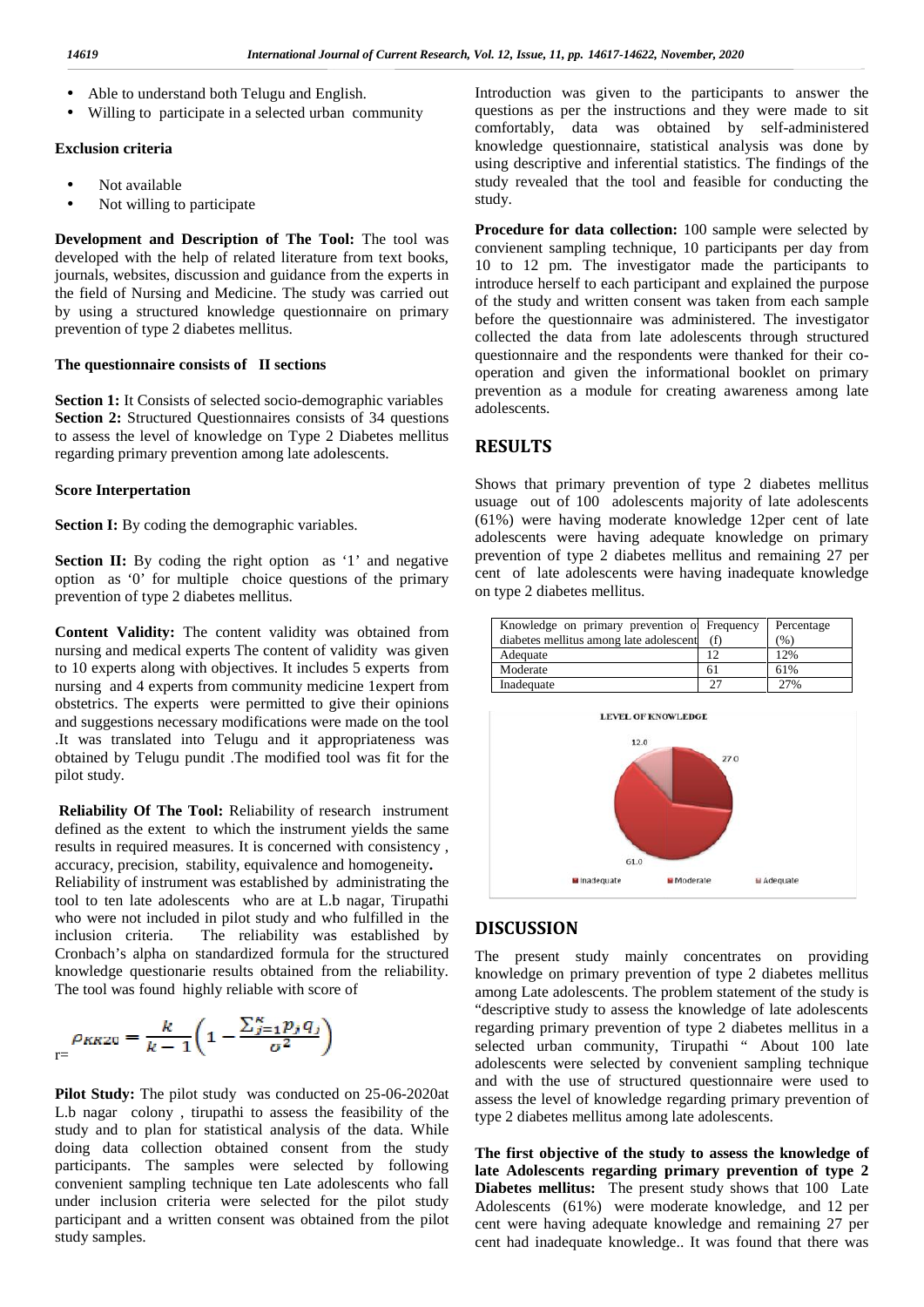.

deficit in knowledge regarding primary prevention of type 2 diabetes mellitus. The supported study for the objective conducted a cross sectional study on Adolescents knowledge and awareness of Type 2 diabetes mellitus among 4333 Adolescents students of secondary private and public schools in Kuwait. The results shows The main score obtained by students 63.2 per cent. General knowledge about diabetes sections scores were 71.0 per cent, Knowledge of risk factors of diabetes 63 per cent, Knowledge of symptoms and complications 55.8 per cent , Knowledge about treatment and management 62.7 per cent, and Knowledge of monitoring diabetes 72.3 per cent. They recommended study will clarity these areas to help in designing educational programs to treat these deficient of knowledge about the disease and increase the awareness.

**Second objective of the study To associate the level of knowledge with their selected socio demographic variables on primary prevention of Type 2 diabetes mellitus among Late Adolescents:** There was association between level of knowledge the variables with their age, gender, residence, educational status of mother, occupational status of mother, occupational status of father's, income of family, year of degree, type 2 diabetes mellitus significant at p<0.05 level. Hence  $H_{02}$  was rejected. There are some of the variables has not shown significance such as religion, educational status of father, type of family, previous exposure to educational programme, source of health information. The study was supported by a community based cross sectional study was conducted on to assess prevalence of Type 2 diabetes mellitus and it's associated risk factors among 910 adult residents of rural Kham man . finding of the study showed There significant association between level of knowledge and with their socio- demographic variables such as such as age, prevalence of type 2diabetes mellitus at  $p<0.05$ .

## **Conclusion**

The study findings revealed out of 100 Late Adolescents (61%) were moderate knowledge, and 12 per cent were having adequate knowledge and remaining 27 per cent had inadequate knowledge. It was found that there was deficit in knowledge regarding primary prevention of type 2 diabetes mellitus. There was association between level of knowledge the variables with their age, gender, residence, educational status of mother, occupational status of mother, occupational status of father's, income of family, year of degree, type 2 diabetes mellitus level of knowledge significant at (p<0.05) level. These findings suggested extensive health educational program was needed to being awareness among late adolescents. So as community health nurse need to encourage public health education programme on primary prevention of type 2 diabetes mellitus and the knowledge and to bring out health community.

## **Acknowledgement**

I express my heartfelt gratitude to B.KOKILAMMA, Assistant professor, department of community health nursing, college of nursing, SVIMS, Tirupati for her expert guidance, valuable and thought provoking suggestions and constructive criticism, the selection and development of the tool is the fruitarian of pert, pertinacious and pertinent efforts. She is there at the beginning of the study and also there to see the successful completion indeed she was immensely graceful for her perceptual furtherance through the progress of the project.

# **REFERENCES**

- World health organization, Department of child and Adolescent health and develop; orientation programme on health scare provides.
- Hoff AL, Wagnem Jl, Mullin LL, Chaney JM ,Behavioural Management of type 2 diabetes , Sage publications. 2003. 303-24.
- Akerldom HK, Vaarala D, Hydtoy H. "Environment factors etiology of type 2 diabetes ", American Journal of Medical Genetics. 2002:115;18-29.
- Lean TA, Richard IG . "Diagnosis , Epidemiology and pathogenesis of diabetes mellitus: on update for psychiatrists" , 184: 55-63.
- Ozouguwu, JC, Obimba K.C ,Belonwu C, D And Unakalamba C B . The pathogenesis and pathophysiology of Type 1 And Type 2 Diabetes Mellitus Journal of physiology and pathophysiology 2013,;4:46-57.
- Brunner And siddharath , Medical and surgical Nursing, 2004;19;1377-82.
- Lewis. Medical- surgical. Reed Elsevier publishers India 2011;7e;1248-9
- World health organization, " Global status on the Non communicable diseases ; june 4; 2018.
- King H, Dowd J E. Primary prevention of type 2 ( Noninsulin dependent ) diabetes mellitus. Diabetologia. 1990 Jan ; 33(1) :3-8. Available from : URL : https://www.nebi.nlm. Nih, gov/pubmed: 2406178. 10. Ghai OP, Gupta p, paul. Ghai Essential Pediatrics .  $6<sup>th</sup>$ ed . New Delhi: CBS Publishers and distributors : 2004 . p.69 .
- Lewis, Heitkempe , Dirksen. Medical Surgical Nursing : Assessment and Management of clinical problems.  $6<sup>th</sup>$ . St Louis Missouri : Mosby publisher : p; 1270.
- Pouya Saeedi a, Inga Petersohn a , Paraskevi Salpea a , Belma Malanda a , Suvi Karuranga a , Nigel Unwin b , Stephen Colagiuri c , Leonor Guariguata d , Ayesha A. Motala e , Katherine Ogurtsova f , Jonathan E. Shaw g , Dominic Bright h , Rhys Williams h , On behalf of the IDF Diabetes Atlas Committee ,Global and regional diabetes prevalence estimates for 2019 and projections for 2030 and 2045: Results from the International Diabetes Federation Diabetes Atlas, 9th edition ;September 6 2019; published by Elesiver B.V.
- Dinesh Kumar , Shyamasundar J, Raithatha , Shanti Gupta , Ravi Raj , Nikhil Kharod "Burden of Self –Reported N on communicable Diseases in 26 Villages of Anand District , Imdia". November 15 2015 , Article ID ; 260143, htp;//dx.doi.org/10.1155/2015/260143. .
- Aroor Bhagyalaxmi , Tridevi Atul, Jain shikha ," prevalence of risk factors of Non communicable Diseases in a district of Gujarat , India ". March 3 2013 (1) 78-85 International centre for diarrhoeal disease research , Bangladesh.
- Shilpa Gai dhame ,Wani Mittal ,Nazil khantih , Quazi Syed Zahiruddin, pramita A, Abhay Gud hane . " Risk factor of type 2 diabetes mellitus among adolescents from rural area of India" , 2017;6 ; 600-4 Journal of family medicine and primary care. 16.Gadadharan Vijayakumar ,Sreeja Manghat , Vevathi Vijayakumar, Leena simon, Liss Maria Scaria ,Aswathi Vijayakumar, Ganapathy K. Sreehari , V. Raman Kutty ,Arun Rachana,Abdul Jaleel, Incidence of type 2 diabetes mellitus and prediabetes in kerala in kerala results from a 10 year prospective cohort , 2019; http;// doi.org/10.1186/s12889-019-6445-6.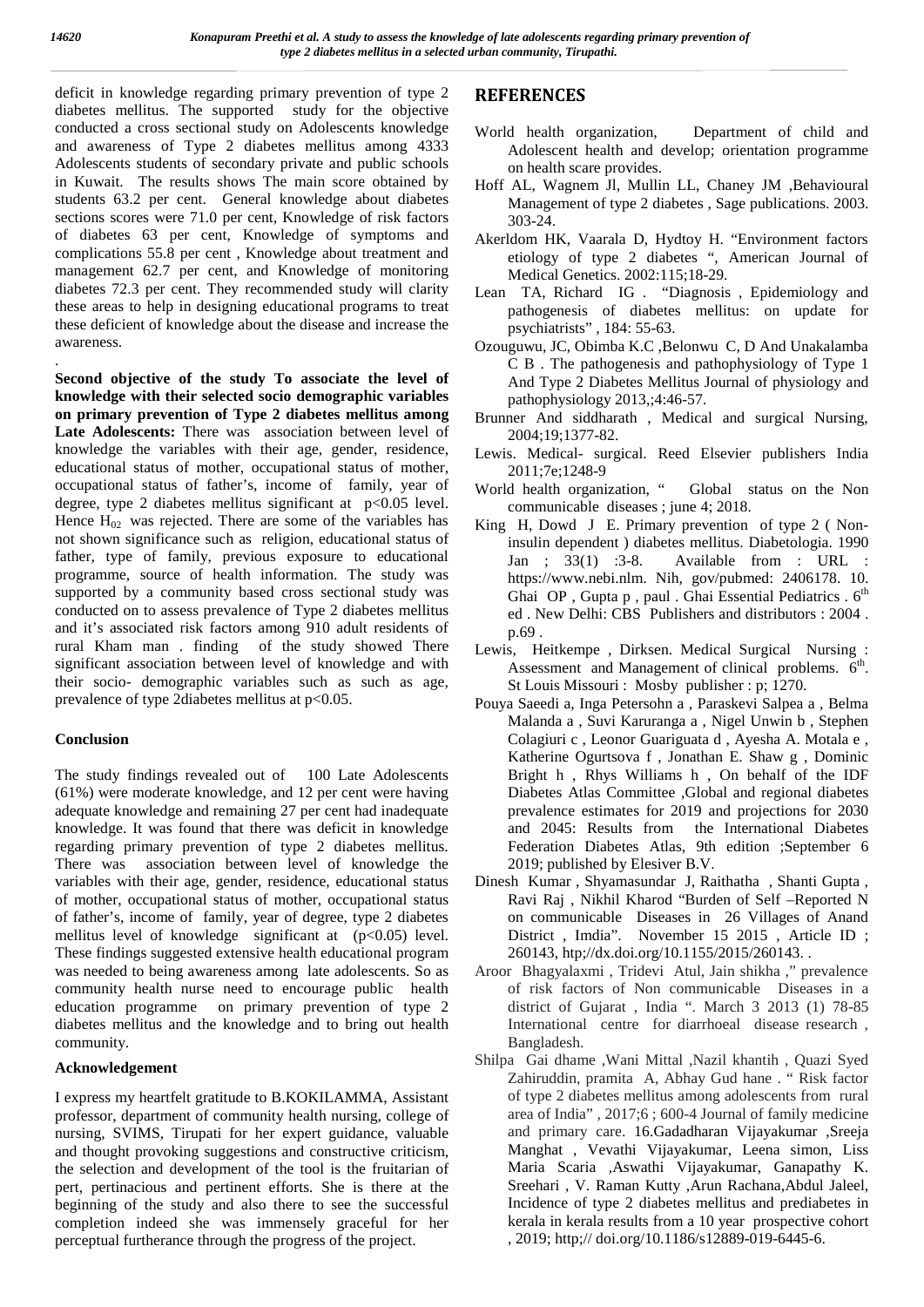- AKula Sanjeevaiah ,AKula Sushmitha , Thota Srikanth , prevalence of diabetes mellitus and its risk factors ;March 3 2019;6(3); 319-324; ISSN ;2394-0034.
- Nithesh Kumar, K. Sushma Katkuri , I.Ramyacharitha , A study to assess prevalence of diabetes mellitus and its associated risk factor among Adults residence of rural , khammam .2018 April;5 (4); 1360-1364; pISSN 2394- 5032/eISSn 2394-6040.
- Shiferaw Birhanu Aynalem ,Ayalew Jejaw Zeleke , prevalence of Diabetes Mellitus and its risk factors among individuals aged 15 years and above in Mizan- Aman town southwest , in Ethiopia , volume 2018 25 March , Article ID9317982
- Poornima M,P, Padmaja R, Walvekar , prevalence of type 2 diabetes mellitus among adults aged between 30 -60 years residing in rural area, belagavi,karnakata, 2018 August ; 5 (8):3639-3642, PISSN 2394-6032/ Eissn 2394-6040
- Ameesh M, Murugan S, Prevalence and its risk factors of diabetic patients in urban area of Palakkad ,Govt of Medical College, Palakkad ,Kerala .2017 October 4(10);3721-3726, Pissn 2394-6032/ eISSN 2394-6040.
- Ranjit Mohan Anjana , Mohan Deepa, Rajendra pradeepa ,jagadish Mahanta , kanwar Narain ,Hiranya kumar Das, prabhas Adhikaram,Lobsong Jampa. prevalence of diabetes and pre- diabetes in 15 states of India results from the ICMR- INDIAB population – based cross sectional study, published on june 7, 2017 http: // dx.doi.org /10.1016/ s2213-8587 (17)30174-2.
- Worku ANIMaw, Yeshaneh seyoum, Increasing prevalence of diabetes mellitus in a developing country and its related factors, November 7, 2017, http;/doi.org/ 10.1371/ journal . pone 0187670.
- Pangi Vijya Nirmala , Mani Gudivada , Chikkam Vijaya Lakshmi , Comparative study was conducted on prevalence of Type 2 diabetes mellitus in various 3 demographic regions of Andhra Pradesh in India: a population based study, International Journal of MCH and AIDS ( 2016), volume 5, Issue 2, 103-111.
- Xiaotian Liu ,Yuqian Li , Linlin Li , Luning Zhang , Yongcheng Ren ,Hao Zhou , prevalence, awareness treatment and control of type 2 diabetes mellitus and risk factor in Chinese rural population ; the Rural Diab study. Published on 11 August 2016, DOI:10 :1038/ srep 31426.. Dhiraj Kapoor , Ashok Bhardwaj ,
- Dinesh Kumar ,sunil kumar Raina , prevalence of diabetes mellitus and its risk factors among permanently settled tribal individuals in tribal and urban areas in northern state of sub- Himalayan region of India, International Journal of chronic Diseases . volume 20`4, Article ID380597, http;//dx. Doi.org/10.1155/2014/380597. .
- Dr. Theyamma Joseph, "Effectiveness of a Structured Teaching Programme on Knowledge and Practice Regarding Prevention of Type 2 Diabetes Mellitus among adolescents in selected schools of Kerela". August 2019 volume 8/Issue 8. International Journal of scientific Research.
- Margaret Amankwah poku A cross- sectional study was conducted on knowledge and awareness of type -2 diabetes mellitus in a student population in Ghana: do make demographics and lifestyle make a difference ,24 jun; 2019; https;//doi.org/10.1080/ 21642850. 2019.1637261 -29
- Mervat Abous , Mariam Abdel Jalil. Mohammad Odeh, Rasha Al Kurdi ,Murhaf Alnan. March 29, 2019,https;//doi.org/10.1371/ journal.pone.o214479.
- Razalee sedek ,Saziatul Nazirah saari (2018 Knowledge of type 2 diabetes mellitus among adults with and without diabetes in Universiti Kebangsaan. July 27. 2019; Pakistan journal of nutrition , 18; 109-116.;DOI; 10.3923/pjn.2019.109.116-31.
- Ibrahim Bin Ahmed, Fahad A .Alateeq,Saleh Hadi Alharbi, Hussain Gadelkarian Ahmed. Awareness and knowledge towards type 2 diabetes mellitus risk factors in northern Saudi Arabia. Intenational journal of medical research & health sciences-32 , 2018, 7 (5); 33-40; ISSN NO;2319- 5886.
- Riccardo Rossiello, Roberto Nappi,Francesco Napolitano, Gabricella Di Giuseppe.Biomed Research International, volume 2019, ArticleID 27533131, https//doi.org/10.1155/2019/2753131-33
- Kaniz Fatema, sharmin Hossain, Khurshid Natash, Hasina Akher Chowdhury ,Jesmine Akter, Tahmina khan , Liaquat Ali;26 April 2017 ; BMC Public health Volume 17,-34 Mistire Wolde, Nega Berhe, Irma Van Die, Girmay Medhin, Aster tsegaye knowledge and practice on prevention of diabetes mellitus among Diabetes mellitus family members, in suburban cities in Ethiopia. Wolde et al BMC res Notes ( 2017)
- Ying Xu , Dongdong Zhang, Kaiqian Liu, Yanfang Guo, Yi Yang self knowledge of diabetes and its related factors among Chinese college in china.BMJ 2016; 6eo11963. Doi;10;1135/ bmjopen -2016-011963.
- Dr. Sonika Sangra, Dr. Nida Nowreen , Dr. Sunil Sachedev on knowledge, Attitude and practice about Type -2 diabetes mellitus in an adult population attending primary health Centre in rural, Jammu ..IOSR Journalof dental and Medical Sciences (IOSR-JDMS). E-ISSN;2279-0853, p-ISSN;2279-o861. Volume 15,Issue 4 ver , XII APRIL. 2016, PP 54-57-
- Raymond G. Mabaso , Olalekan A . Oduntan, 03 november. 2015;
- Marayam AL Hussaini , Seham Mustafa adolescents knowledge and awareness of diabetes mellitus in Kuwait. . 15april2015 – 39
- Fakir M , Amirul Islam , Rahul chakrabarti, Mohammed Dirani, M.Tauhidul Islam , Gail ormsby., Mohamed Waheb , Chrisine critchley , Robert P. F inger, October 2014, volume 9/Issue 10/ e11o368-40.
- Melanie Me Ewen, Evelyn M , Wills, text book of theortical basis for nursing, Lippincott Williams publications , 2002; page no; 243-236.
- Goldhader andBrewer, the centre for public education, November 1, 2016.
- Fuller and alexander's, the centre for public education November 1, 2005 feb 2018.
- Denise F.Polit, Cheryl Tatano, text book of nursing research, generating Wilkins assessing evidence for nursing practice, 8 edition , Lippincott Williams and Wilkins company, Wolterkulvier publications, New Delhi, page no;272-273
- Suresh k sharma, nursing research, statistics  $2<sup>nd</sup>$  edition elsvier publications 2014;page no; 101-103. Holla R, Prabhu S, Shetty S, Deshpande S, Balla K, et al. "Awareness about diabetes among Adolescents of Mangalore, South India ". June 2014; 4(2). Available fro